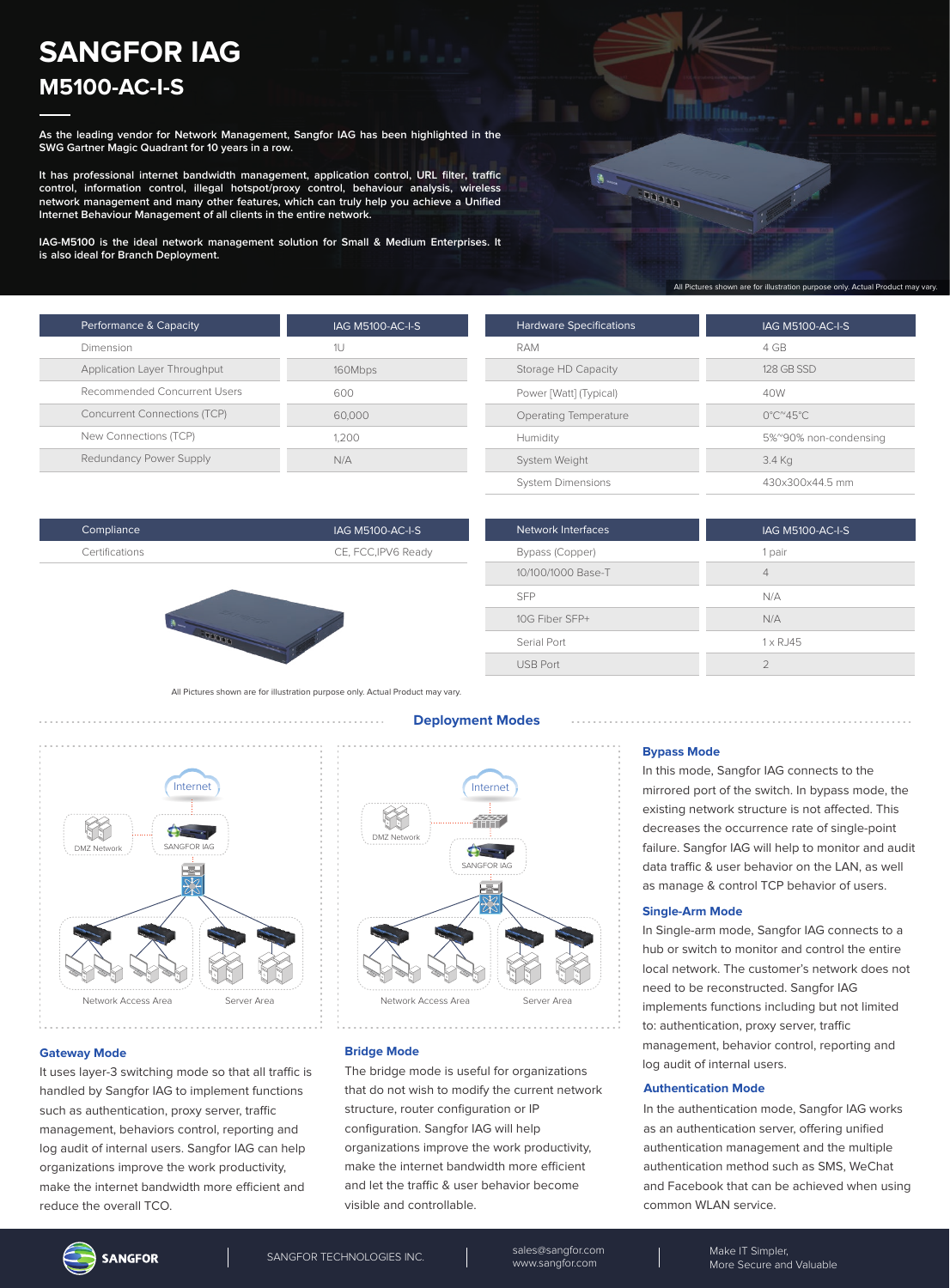#### 1 **Unified Management of all Clients in the Entire Network**

Sangfor IAG can effectively control both Wired and Wireless networks, achieving Unified Management of all clients in the entire network. Rich and flexible authentication methods, such as username/password, IP/MAC binding, etc., as well as value-added marketing authentication methods (QR code, SMS, WeChat, Facebook, Alipay, etc.) are available in Sangfor IAG. It can also control permissions based on user, application, location and client types.

#### **(2) Intelligent Control with Visibility of User Behavior & Traffic**

Sangfor IAG is able to manage and control network applications & web browsing more conveniently and accurately. It has one of the largest application signature database and URL database, which are updated every 2 weeks. Its bulk management mode for large enterprises greatly improves the productivity and efficiency.

Thanks to three unique major traffic management technologies (Dynamic Traffic Control, Intelligent Flow Control, Quota Control) of Sangfor IAG, the bandwidth utilization can be improved by more than 30%.

# 3 **Simple & Intuitive Reporting for Simpler Network Management**

SANGFOR IAG is built-in with an Advanced Report Center, which supports various customized reports based on traffic statistics, queries, ranking, times and behavior of user & user groups, helping enterprises analyze the root causes of all network issues. IT managers are provided with all the detailed information they need to know about their network, including Internet access activities, bandwidth consumption and viewed contents.

Reports are self-generated and automatically & regularly sent to an appointed e-mail address to effectively assist in the network design, secure it and optimize the usage of the bandwidth.

# 4 **Business Intelligence**

The Sangfor Business Intelligence platform is based on Hadoop and adapted to Mapreduce data process technology & NoSQL database to perform TB data query' s in seconds and makes data processing more efficient and intelligent. Traffic identification distinguishes between user and machine traffic while the Graph Computing and Machine Learning performs modeling analysis of all traffic. Scenario based applications brings you the best ever operation experience.



All Pictures shown are for illustration purpose only. Actual Product may vary.





#### **User Authentication and Management**

Mapping and identifying users | IP/MAC binding, hostname, USB Key, SMS, QR-Code, Portal, WeChat, Facebook, etc. | User accounts importing and synchronizing from LDAP, CAM3, etc. | SSO integration: AD/POP3/Proxy/Radius, 3rd party authentication device and DB Server.



# **Access Control | SSL Decryption**

Application control | URL filtering | Search Engine Control, Enhanced Email/IM control | File filtering | SSL traffic control | Illegal Wi-Fi & proxy tools control.



# **Bandwidth Management**

BM according to specific object/policy | International & Domestic BM | Bandwidth Guarantee & Limitation | Multi-level SON Channel | Dynamic BM | Virtual line | Multiplexing and intelligent routing.



#### **Report Center**

Report based on application traffic, user behavior, etc. | Graphical reports by counts, ranking, comparison, trends analysis with statistics, pie, bar, line chart, etc. | Real time report | Content log for IM chat records, emails, forum posts, etc. | Customized CIO report | Built-in internal and optional external report center | Export to CSV or PDF format.



#### **Management & Deployment**

Centralized management support | Proxy functions: HTTP/HTTPS Sockets 4/5, ICAP | HA support (A/A,A/P), Hardware bypass | Deployment mode: Route, Bridge, Double Bridge, Bypass, Single-arm | Built-in Firewall | IPsec VPN.



07

#### **Endpoint Security Compliance**

Ingress Client Based (Agent) | Ingress Client rule based on Login domain, operating system, process, file, registry, task, patch, access check, access control, external device control, windows account, anti-defacement and anti-virus software related to update and database version | Traffic Based (Agentless) | Traffic Based rule based on Check personal software and enterprise software for anti-virus destination server IP heartbeat

#### **Asset Management**

Ingress Client Based (Agent) | Ingress Client rule based on Login domain, operating system, process, file, registry, task, patch, access check, access control, external device control, windows account, anti-defacement and anti-virus software related to undate and database version | Traffic Based (Agentless) | Traffic Based rule based on Check personal software and enterprise software for anti-virus destination server IP heartbeat